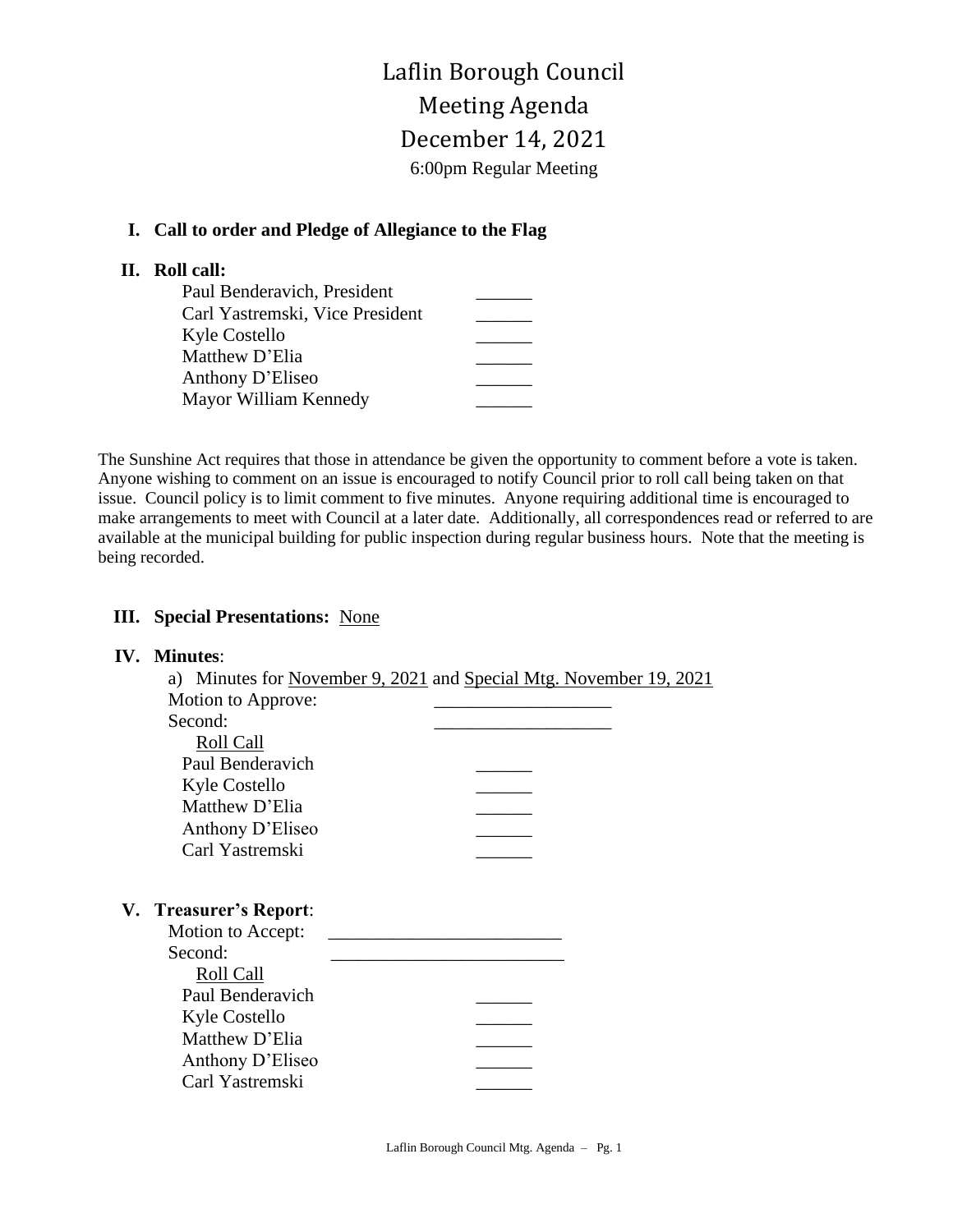### **VI. Approval of Bills:**

| Motion to Approve Bills: |  |
|--------------------------|--|
| Second:                  |  |
| Roll Call:               |  |
| Paul Benderavich         |  |
| Kyle Costello            |  |
| Matthew D'Elia           |  |
| Anthony D'Eliseo         |  |
| Carl Yastremski          |  |
|                          |  |

**VII. Correspondences: (**sent via e-mail)

### **VIII. Reports:**

- a) Fire / PSP Police (reports emailed)
- b) Borough Manager Report
- c) MS4 Stormwater Report
- d) Mayor's Report
- e) Grant Report

| <b>Motion to Accept Reports:</b> |  |
|----------------------------------|--|
| Second:                          |  |
| Roll Call:                       |  |
| Paul Benderavich                 |  |
| Kyle Costello                    |  |
| Matthew D'Elia                   |  |
| Anthony D'Eliseo                 |  |
| Carl Yastremski                  |  |

### **IX. Unfinished Business:**

A) RCN Cable Franchise Agreement –

| Motion to Approve: |  |
|--------------------|--|
| Second:            |  |
| Roll Call:         |  |
| Paul Benderavich   |  |
| Kyle Costello      |  |
| Matthew D'Elia     |  |
| Anthony D'Eliseo   |  |
| Carl Yastremski    |  |
|                    |  |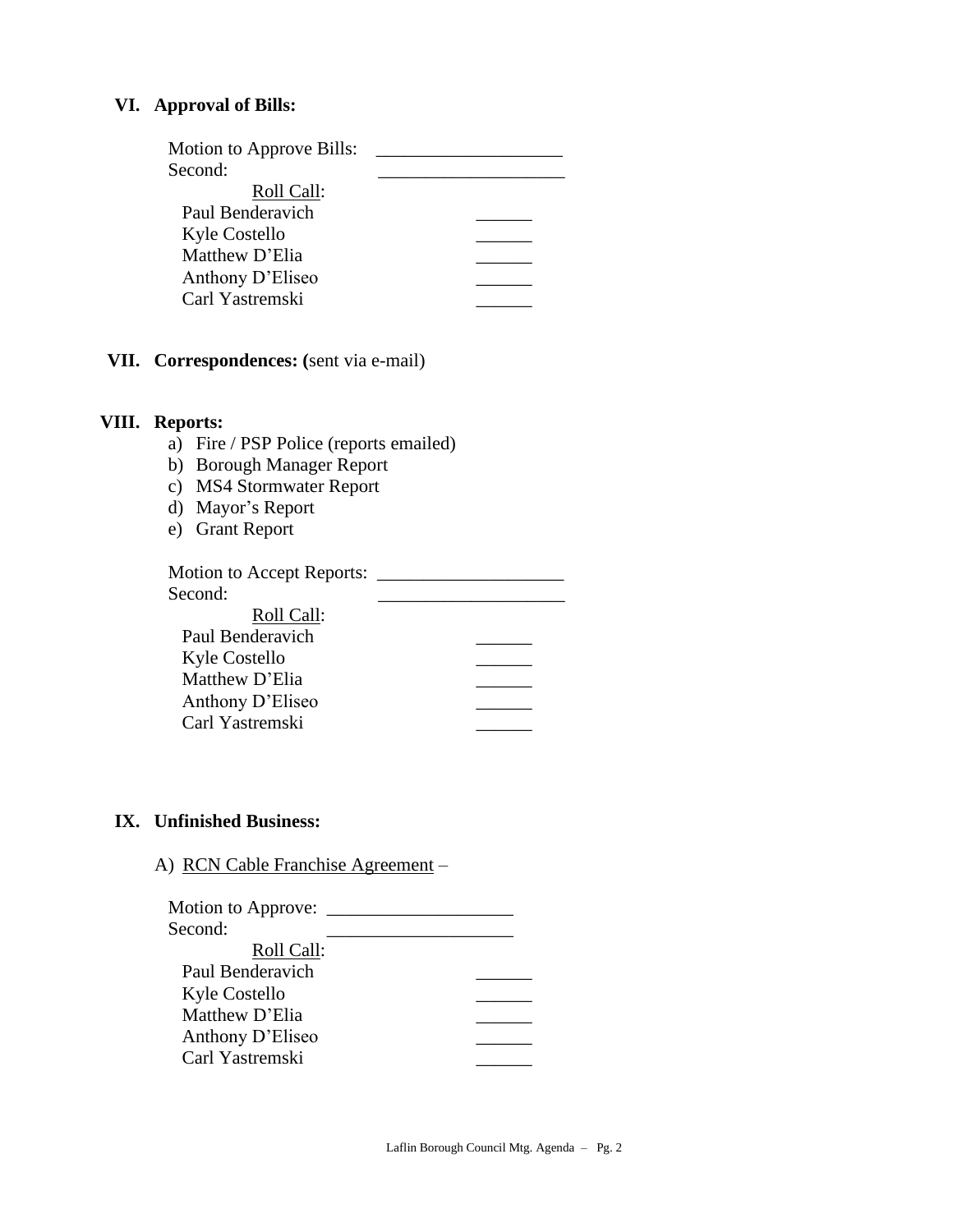B) Final Reading Laflin Borough 2022 Operating Budget –

| Motion to Approve: |  |
|--------------------|--|
| Second:            |  |
| Roll Call:         |  |
| Paul Benderavich   |  |
| Kyle Costello      |  |
| Matthew D'Elia     |  |
| Anthony D'Eliseo   |  |
| Carl Yastremski    |  |
|                    |  |

C) Approve 2022 Budget & Tax Authorization Resolution –

| Motion to Approve: |  |
|--------------------|--|
| Second:            |  |
| Roll Call:         |  |
| Paul Benderavich   |  |
| Kyle Costello      |  |
| Matthew D'Elia     |  |
| Anthony D'Eliseo   |  |
| Carl Yastremski    |  |
|                    |  |

#### **X. New Business:**

A) Pennoni Associates Engineering Agreement 2022 –

| Motion to Approve: |  |
|--------------------|--|
| Second:            |  |
| Roll Call:         |  |
| Paul Benderavich   |  |
| Kyle Costello      |  |
| Matthew D'Elia     |  |
| Anthony D'Eliseo   |  |
| Carl Yastremski    |  |
|                    |  |

B) Pension Minimum Municipality Obligation (MMOs) for 2022 – MMOs Pending from Korn Ferry/Hay Group ……. \$850.00

| Motion to Approve: |  |
|--------------------|--|
| Second:            |  |
| Roll Call:         |  |
| Paul Benderavich   |  |
| Kyle Costello      |  |
| Matthew D'Elia     |  |
| Anthony D'Eliseo   |  |
| Carl Yastremski    |  |

Laflin Borough Council Mtg. Agenda – Pg. 3